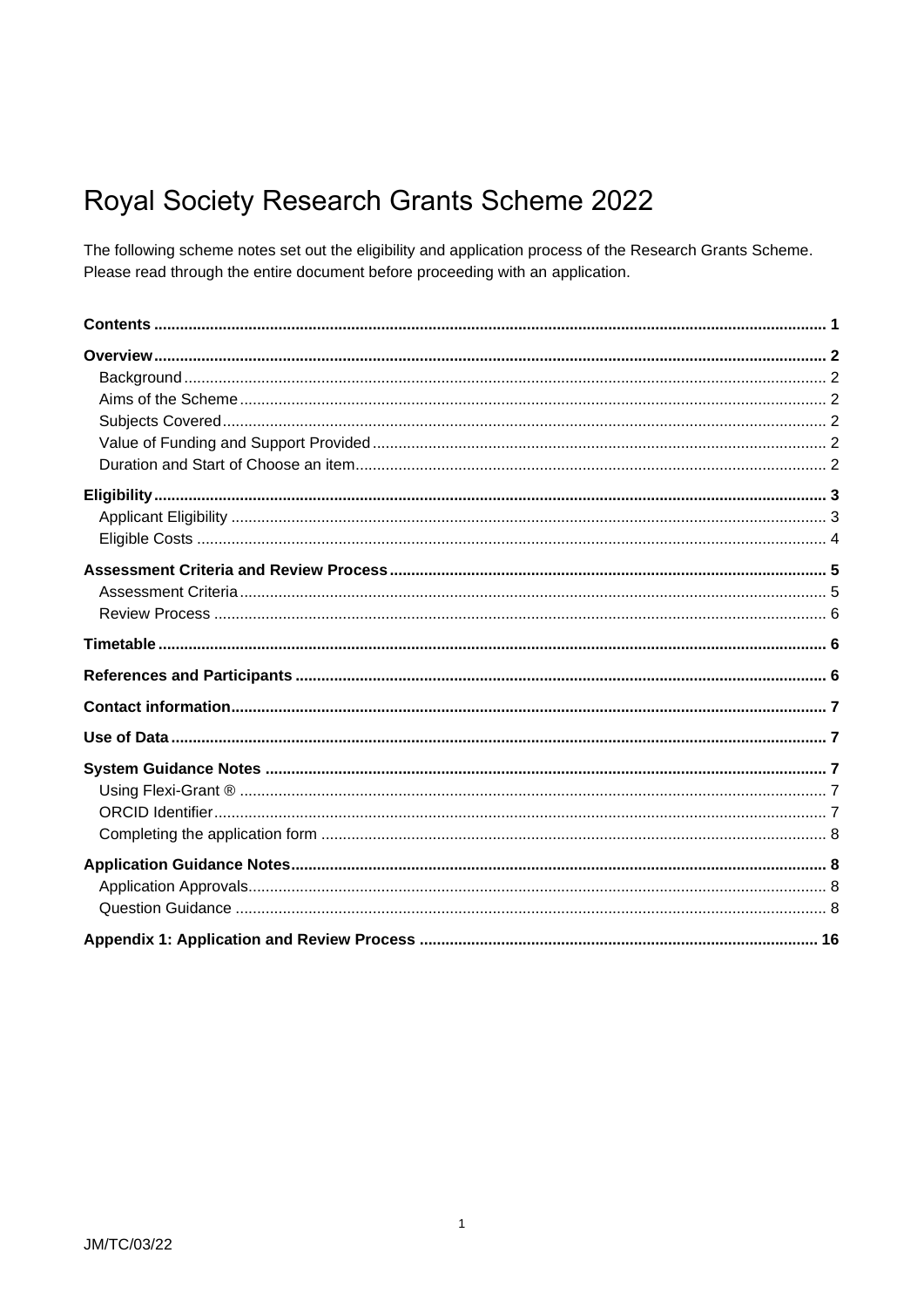# <span id="page-1-0"></span>**Overview**

## <span id="page-1-1"></span>**Background**

The Research Grants scheme is for scientists in the UK who are at an early stage in their career or returning from a career break and want to purchase specialised equipment and consumables.

#### <span id="page-1-2"></span>**Aims of the Scheme**

This scheme provides up to £20,000 'seed corn' funding for 12 months to newly independent researchers or principal investigators, and independent researchers or principal investigators returning from a career break, to enable them to develop new ideas and projects of 'timeliness and promise' and position them for competitive larger awards from other funders.

#### <span id="page-1-3"></span>**Subjects Covered**

Research must be within the Royal Society's remit of natural sciences, which includes but is not limited to biological research, chemistry, engineering, mathematics and physics. For a full list, please see [our guidance](https://royalsociety.org/grants-schemes-awards/grants/subject-groups/)  [page.](https://royalsociety.org/grants-schemes-awards/grants/subject-groups/)

Submissions from clinically qualified scientists may be considered. The Society does not support clinical or interventional research on humans at the individual or group level, social sciences or humanities, unless otherwise stated.

If there is any doubt about the eligibility of a project, contact the [Grants team.](mailto:grants@royalsociety.org)

## <span id="page-1-4"></span>**Value of Funding and Support Provided**

Up to **£20,000 (including VAT)** is available for the purchase of specialised equipment directly related to the proposal, essential consumable materials, and travel and subsistence for essential field research.

#### <span id="page-1-5"></span>**Duration and Start of Choose an item**

Awards are expected to commence by October 2022.

Awards are for a period of 12 months.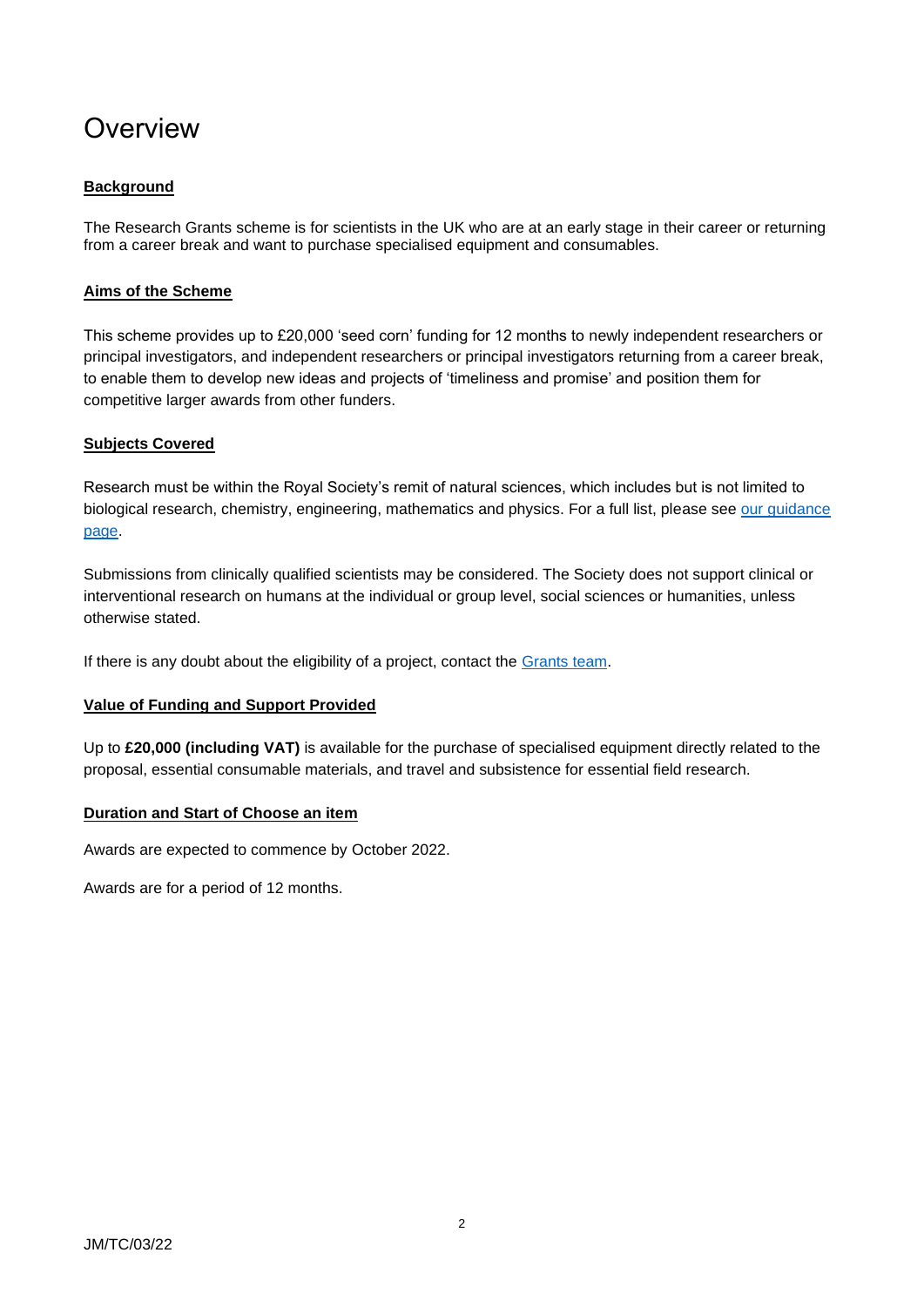# <span id="page-2-0"></span>**Eligibility**

## <span id="page-2-1"></span>**Applicant Eligibility**

Applicants must:

- Hold a PhD or equivalent qualification.
- Be based at an eligible UK organisation and a UK resident at the time of application.
- Be within the **first five consecutive years**, at the time of application, of their first independent academic research post. This could be either (whichever is the earliest):
	- o a permanent or fixed-term independent academic research post
- $\circ$  a named limited tenure independent research fellowship obtained in open competition (Note that tenure must cover the duration of the award).
	- Or an independent researcher (i.e., principal investigator), recently returned to academia (within the last 6 months at time of application), following an interruption of their academic research.
	- Be fully independent researchers with access to their own lab space and with the ability to recruit and to be registered as the primary supervisor of PhD students and research assistants (Career Development or Tenure Track Fellowship holders will be considered only if these requirements are met).

The Society recognises there are diverse research career paths, as well as the challenges of managing a research career alongside other personal commitments. When reviewing applicants' eligibility and research experience, the Society will consider time spent outside the research environment (e.g. time away due to personal reasons such as maternity, paternity, shared parental and adoptive leave or other caring responsibilities; ill-health or working in a non-research environment/role such as industry). Furthermore, where applicants have taken formal periods of maternity, paternity shared parental and adoptive leave as the primary carer (either the mother, father, partner or adopter), or extended sick leave, the Society will allow on top of each period of leave an additional amount of time when assessing eligibility. Each case will be considered individually as per guidelines below:

• Maternity, paternity, shared parental leave and adoptive leave: On top of the actual time taken off work, an additional amount of time equivalent to the 100% taken will be added on top, up to a maximum of 6 months. Example 1: If an applicant took 4 months leave, additional 4 months would be added and a total of 8 months would be deducted.

Example 2: If an applicant took 18 months leave, additional 6 months would be added (maximum additional time allowed) and a total of 24 months would be deducted.

• Extended sick leave (defined as more than four weeks off work, as per UK Government's definition): On top of the actual time taken off work, an additional amount of time equivalent to the 100% taken will be added on top, up to a maximum of 6 months.

Each case will be considered individually, and the employing institution may need to confirm that the applicant qualifies for this provision. Supporting documents may be requested for individual cases at the Society's discretion. The Society reserves the right to consider individual requests outside of the outlined policy in exceptional circumstances.

## The scheme is *not* **for**

- **(a) post-doctoral researchers or researchers whose salaries are paid by a grant for which someone else is the principal investigator. These individuals are NOT eligible to apply.**
- (b) supplementing ongoing research covered by a Research Council grant or other large awards, (c) well-established scientists moving into a new field of research or continuing an existing line of research.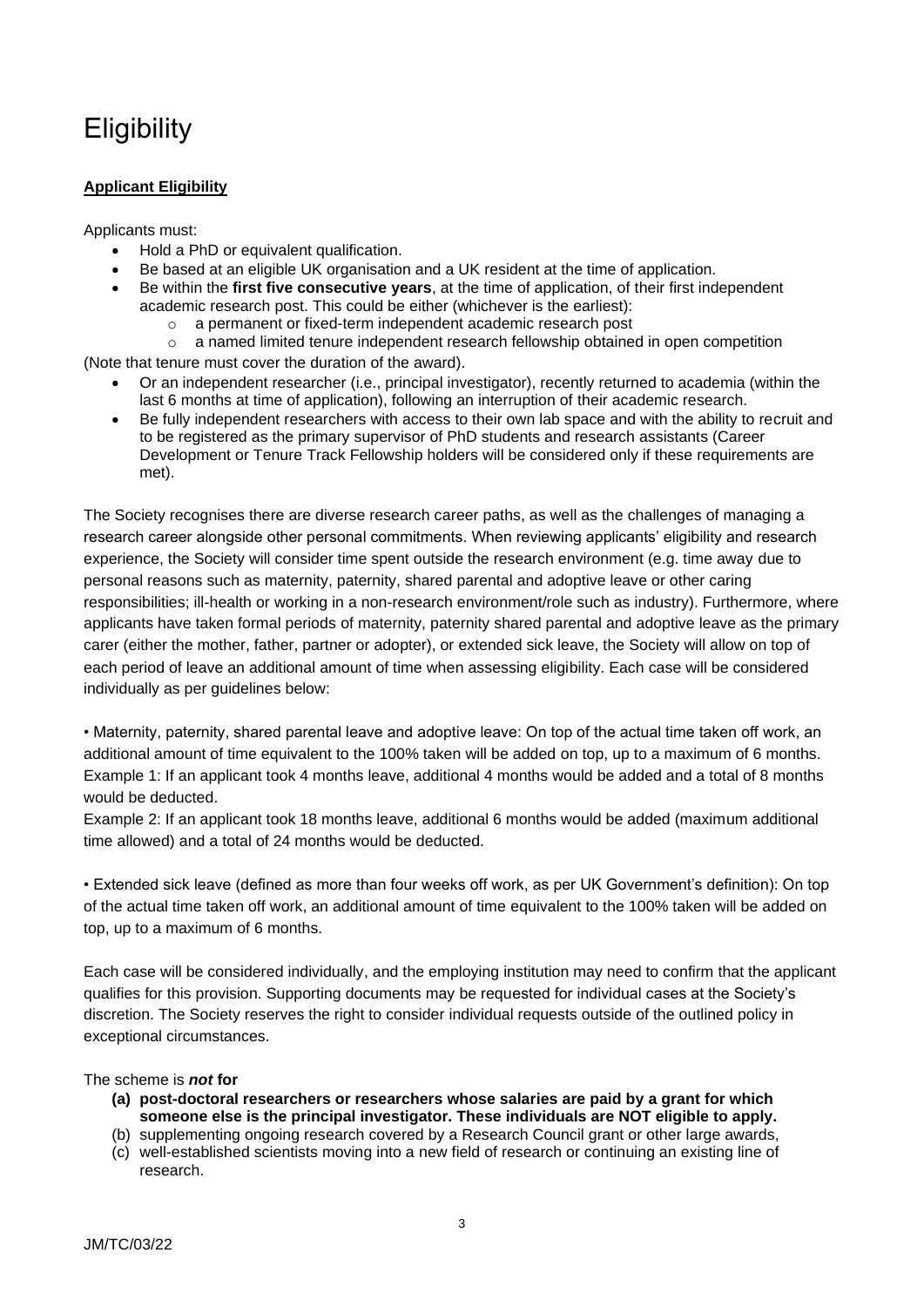- (d) meeting a perceived shortfall in funding where another body has defined the cost of a project as being, for example, 90% of that requested by the applicant.
- (e) making up perceived shortfalls in support for postgraduate students, research assistants or others working with/for the applicant.
- (f) projects within humanities, social sciences or clinical medical research.

#### **Additional Guidance**

- Applicants must take a leading role in the project.
- Applications can be considered from scientists on sabbatical leave if they remain in a UK university or other research institute in the UK. This would not have to be the applicant's own university/institute. Applications cannot be considered from scientists on sabbatical leave working in industry or overseas.
- All applicants who have previously held a Royal Society Research Grant award are eligible to apply again **24 months** after the submission of the **final scientific report and final financial statement**. Applicants must also meet the eligibility criteria of the current round.
- All applicants are only permitted to submit one application for each round.

The Royal Society recognises that diversity is essential for delivering excellence in science, technology, engineering and mathematics (STEM). The Society wants to encourage applications from the widest range of backgrounds, perspectives and experiences to maximise innovation and creativity in science for the benefit of humanity. We regularly review and revise processes to help ensure that all talented applicants have an equitable chance to succeed as per the assessment criteria. This includes ensuring all panel members are briefed on unconscious bias in decision making as part of our assessment process.

**Support to applicants with disabilities**: The Royal Society welcomes applications from scientists with disabilities and provides adjustments to ensure that they can participate fully in the selection process. If you need an adjustment when accessing the application form or for any other part of the application process, please contact the Grants team on [researchgrants@royalsociety.org](mailto:researchgrants@royalsociety.org) or call +44 20 7451 2666. Adjustments can include but not limited to:

- Extension of the deadline;
- Additional support to complete the application form

The Grants team will be pleased to answer questions about eligibility and/or points covered in this section.

#### **Host Organisation Eligibility**

Awards must be held in a UK University or not-for-profit research organisation (including Research Council Institutes).

#### <span id="page-3-0"></span>**Eligible Costs**

#### **Justification must be provided**

- **Specialised equipment**, which is not available to the applicant from their host institution, or other sources. This can include cost of delivery, installation, spares and software procurement and the cost of maintenance and relocation charges where specific to the equipment (within the duration of the award period), the equipment must be used primarily by the named award holder.
	- o In cases where equipment is expected to be used more widely in the institution, the application should be requesting for only part of the total cost. Even if the overall cost is covered partially by the award, the grant holder should have first priority to use the equipment during the award period for the discrete project. If this is the case, then the applicant must provide a reassurance letter confirming priority usage from his/her Head of Department and attach it as a PDF in the 'supporting documents' under the 'Financial Details' tab. Applicants should clarify the position on VAT on purchases before seeking a grant.
	- $\circ$  Equipment bought with the research grant funds belongs to the Royal Society until such time as the project is complete and a report has been made; ownership then passes to the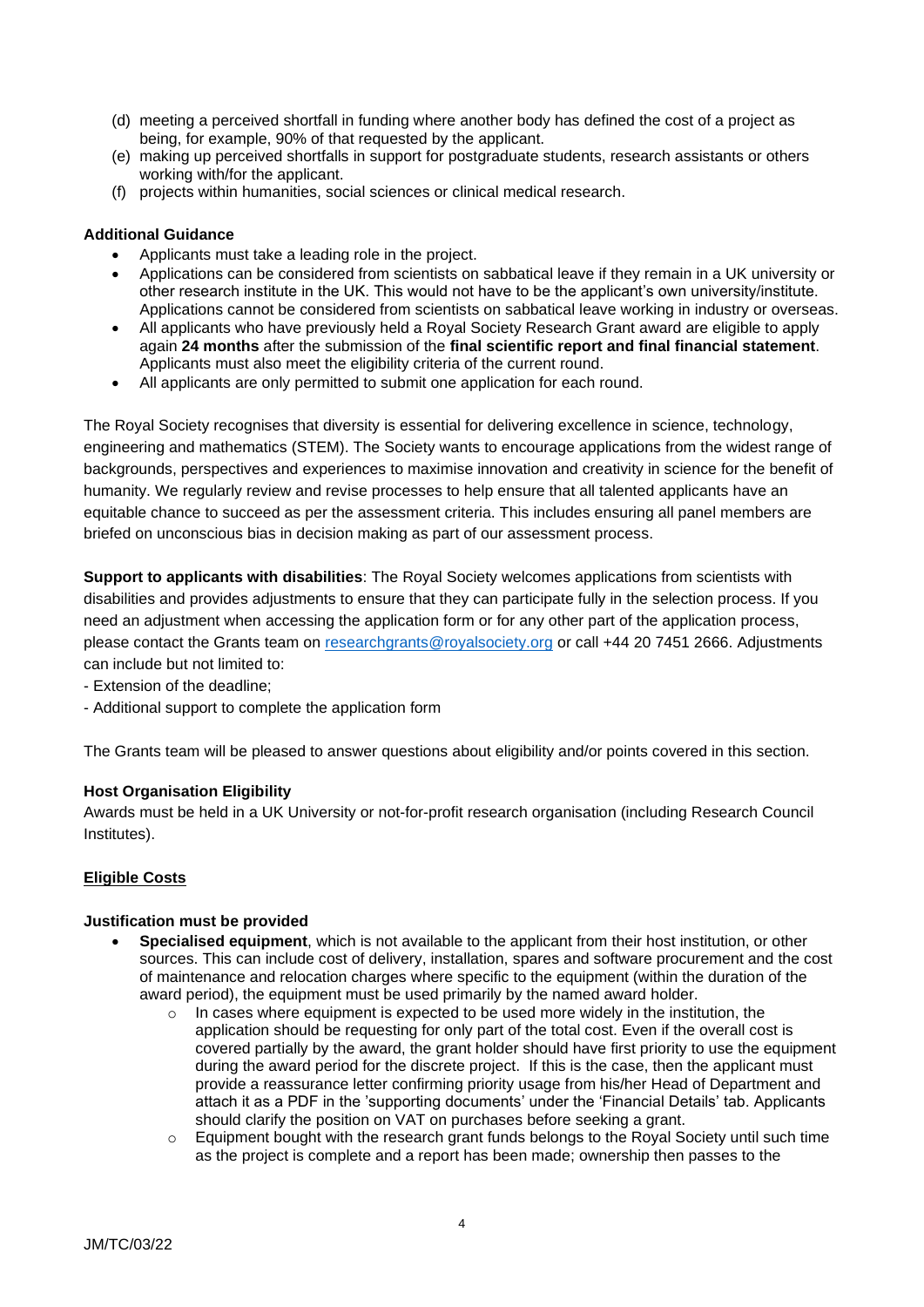university/institution (please note that in the case of Research Grants this condition is contrary to the Royal Society Conditions of Award notes).

- **Consumables**: Essential consumable materials, purchase cost of specialist publications not otherwise available (these must be named), fieldwork fees/subjects/informants, animal and plant licence fees, software licences and dedicated computing recurrent cost, and the purchase cost of animals (although not housing and maintenance). Please note all applications involving the use of primates, cats, dogs and Equidae animals will be sent to the NC3Rs for further review. By submitting an application to the Society, an applicant accepts that the Society has the right to share your application with the NC3RS, without the need to obtain any further consent.
- **Travel and subsistence costs** for visits that are essential for field research, (including at sea, at a marine biological laboratory). Essential field work costs for other individuals are limited to one individual, besides the applicant.
- **Summer students**: Up to £500 may be requested to support summer students.

#### **Costs NOT allowed:**

- Grant holders are not permitted to charge access costs for equipment purchased under this scheme.
- Animal husbandry costs including maintenance and breeding costs.
- Travel or registration costs for conference/meeting/workshop/training attendance, collaborative visits, site visits for equipment usage or any training sessions.
- Facility access charges to use equipment or instruments both within and outside the applicant's institution.
- Both internal and external service costs and fees; for example, gene sequencing, carbon dating, MRI scanning, mass spectrometry analysis.
- Any staff costs, whether personal payments (including salary or subsistence allowance [except for essential field work]) to the applicant or to other individuals including overseas collaborators, postgraduate, doctoral students and for other members of staff.
- Sample transport costs.
- Computer costs, unless it is a dedicated cost that is essential to the proposal and the importance has been clearly justified within the application.
- Renovation and refurbishment costs.
- Membership costs to any association(s)/organisation(s).
- General journal subscription costs.
- The use of financial, personnel and other central or departmental services, library services, administrative, general running or overhead and other unspecified costs, including, office expenses, photocopying, publishing costs, stationery, postage & courier services, telephone, faxes, recruitment, legal, communication etc.
- General premises costs, access costs or accommodation costs (except for necessary field work).
- Patents or other related costs.

Any item(s) of expenditure without a description and full justification would be considered inadmissible and would be automatically deducted from the final award amount, if your application is successful.

# <span id="page-4-0"></span>Assessment Criteria and Review Process

#### <span id="page-4-1"></span>**Assessment Criteria**

The assessment criteria are:

- the quality/capability of the applicant
- the degree of independence and involvement of the applicant in the pursuit of the new research
- the quality and novelty of the new research (e.g. initiating or developing specific investigations, entering a promising new or modified field of research, or taking advantage of developments in apparatus offering improved techniques in a new line of research)
- the feasibility of the proposed research plan
- the potential application(s) of the proposed research work
- the possibility of obtaining further funding resulting from the proposed research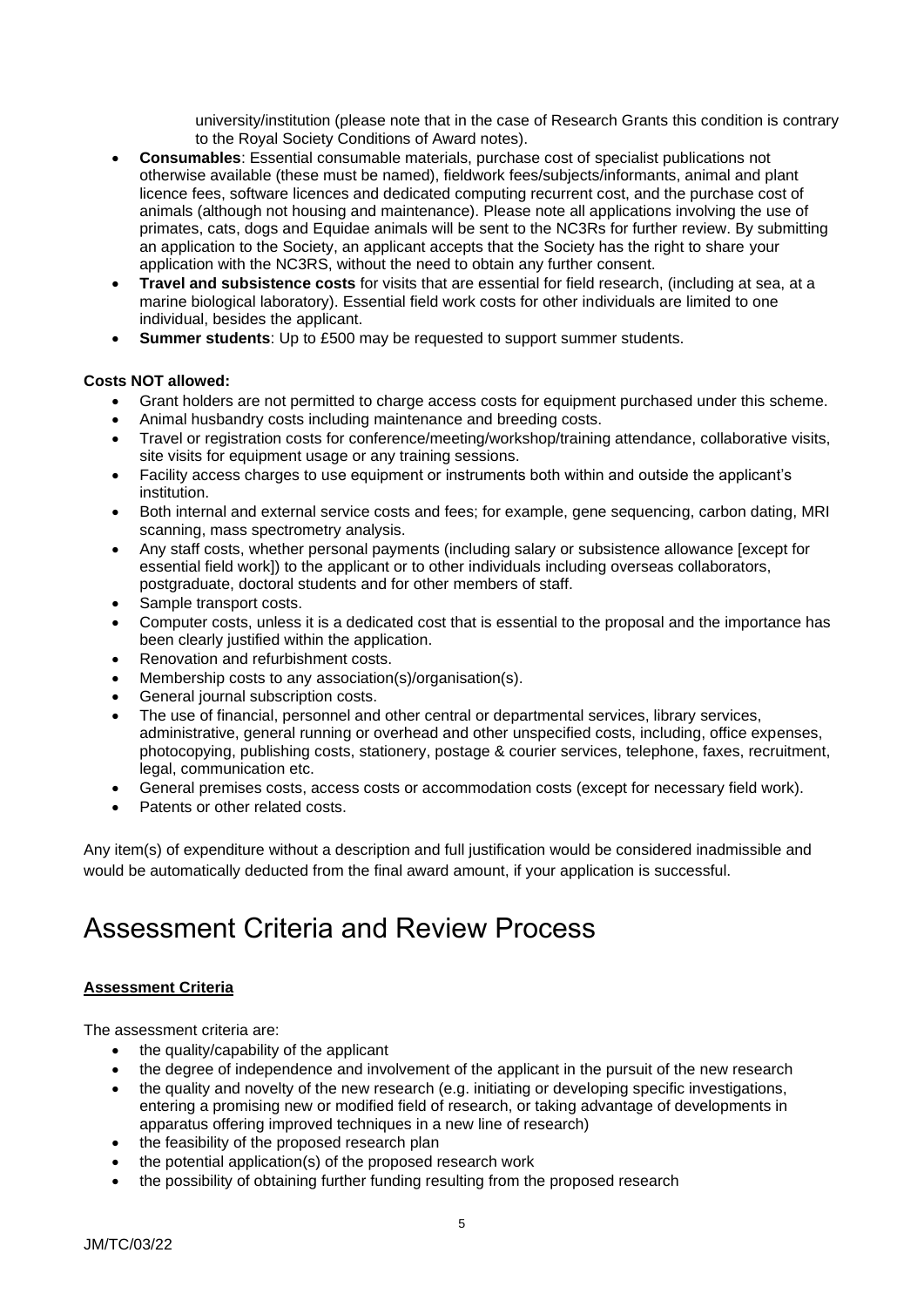• the potential benefits to the applicant(s) and to UK science in general

#### <span id="page-5-0"></span>**Review Process**

Applications are assessed by the Research Grants Committees. The Panel Chairs agree on a list of applications that should be funded and also a reserve list.

The subject tags you select on your application play a vital role in matching your application with appropriate reviewers, so it is extremely important to select only the most relevant subject tags on your application.

Please be assured that the Royal Society specifically requests anyone involved in reviewing applications to consider them in confidence. More information on the Review Process can be found in Appendix 1.

All applicants will be notified of outcomes via email.

# <span id="page-5-1"></span>1. Timetable

| Round   | <b>Opening Dates</b> | Closing Dates (15:00 | <b>Expected result</b> | Latest Project Start |
|---------|----------------------|----------------------|------------------------|----------------------|
|         |                      | UK time)             |                        | Dates                |
| 2022    | Tuesday, 22 March    | Thursday, 19 May     | August 2022            | Saturday, 01         |
| Round 2 | 2022                 | 2022                 |                        | October 2022         |
| 2023    | Tuesday 13           | Thursday 10          | February 2023          | Wednesday, 01        |
| Round 1 | September 2022       | November 2022        |                        | <b>March 2023</b>    |

# <span id="page-5-2"></span>References and Participants

Please note that a Head of Department statement is not required for an application to this scheme.

**It is the applicant's responsibility to liaise with the UK Host Organisation's Approver, to ensure that the required tasks are completed by the deadline. Please contact the Royal Society before the deadline if there is any issue. Alternatively, the UK Host Organisation's Approver can contact us directly. The Royal Society will not be held responsible for emails that are not received due to address errors or spam filters and no provision is made for non-receipt of emails sent by the Royal Society.**

It is recommended that applicants fulfil their requirements **at least 5 working days** before the submission deadline (Thursday, 12 May 2022) to ensure there is sufficient time for organisational approval. The UK Host Organisation approver must approve the completed application by the submission deadline.

#### **Research Support Role**

The Research Support role displayed under the participants tab is an optional role, which allows you to invite an individual from the relevant UK Host Organisation research support team to review and amend the application prior to submission. The primary purpose is to ensure that the requested finances have been recorded correctly for this specific grant programme. As this is an optional role, it will not affect your ability to submit your application for approval.

Additional system guidance can be found in the 'Systems Guidance Notes' Section.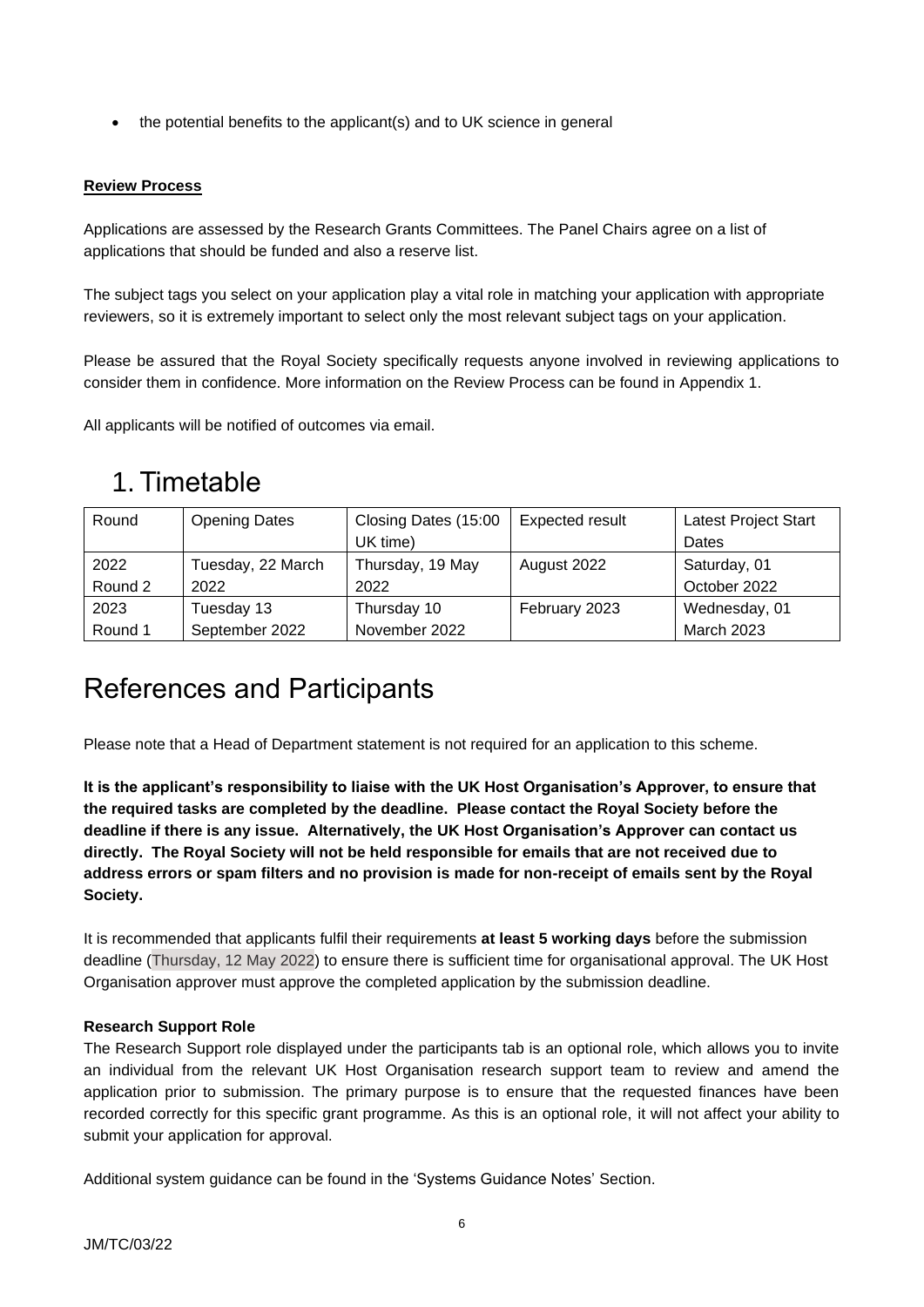# <span id="page-6-0"></span>Contact information

Enquires about this scheme can be made using the contact details below. Before contacting us, please check whether your question is answered by these scheme notes. If not, please email [researchgrants@royalsociety.org.](mailto:researchgrants@royalsociety.org)

*Please quote your application reference number in all correspondence to the Royal Society.*

# <span id="page-6-1"></span>Use of Data

Please note that information regarding your application for Royal Society Research Grant may be shared with the Department of Business, Energy and Industrial Strategy (BEIS) for data monitoring and scheme evaluation purposes. You may also be contacted by selected third parties such as independent evaluators, consultancy groups, and career development organisations. If successful, the Royal Society will contact you regarding the administration of your award throughout the course of your funding and after its completion. You may also be contacted by the Royal Society, BEIS or an agent acting on their behalf, for reporting and evaluation purposes throughout the course of your funding and after its completion.

# <span id="page-6-2"></span>System Guidance Notes

Please read these guidance notes carefully as you complete the application form.

# <span id="page-6-3"></span>**Using Flexi-Grant ®**

Applications can only be submitted online using the Royal Society's Grants management system (Flexi-Grant®) via [https://grants.royalsociety.org.](https://grants.royalsociety.org/) Further information about the Grants management system can be found via [https://royalsociety.org/grants-schemes-awards/grants/flexi-grant/.](https://royalsociety.org/grants-schemes-awards/grants/flexi-grant/) If you have not previously used Flexi-Grant®, please follow the registration process from the Flexi-Grant®, homepage. *Paper-based applications will not be accepted.*

Before completing the online form, all applicants should check that they comply with the eligibility requirements and ensure all necessary information is presented in the application. These requirements are strictly adhered to and applications without all the necessary information, or evidence to show the assessment criteria are met, will be rejected.

## **All applications must be approved by the UK Host Organisation before you can submit via Flexi-Grant®. Late applications will not be accepted.**

Further guidance and support can be found through the [applicant and approver knowledge base.](http://royalsocietyapplicantsupport.fluenttechnology.com/support/home)

## <span id="page-6-4"></span>**ORCID Identifier**

All applicants should submit an ORCID (Open Researcher and Contributor ID) identifier if they have one before their application is submitted. ORCID maintains a registry of unique researcher identifiers and a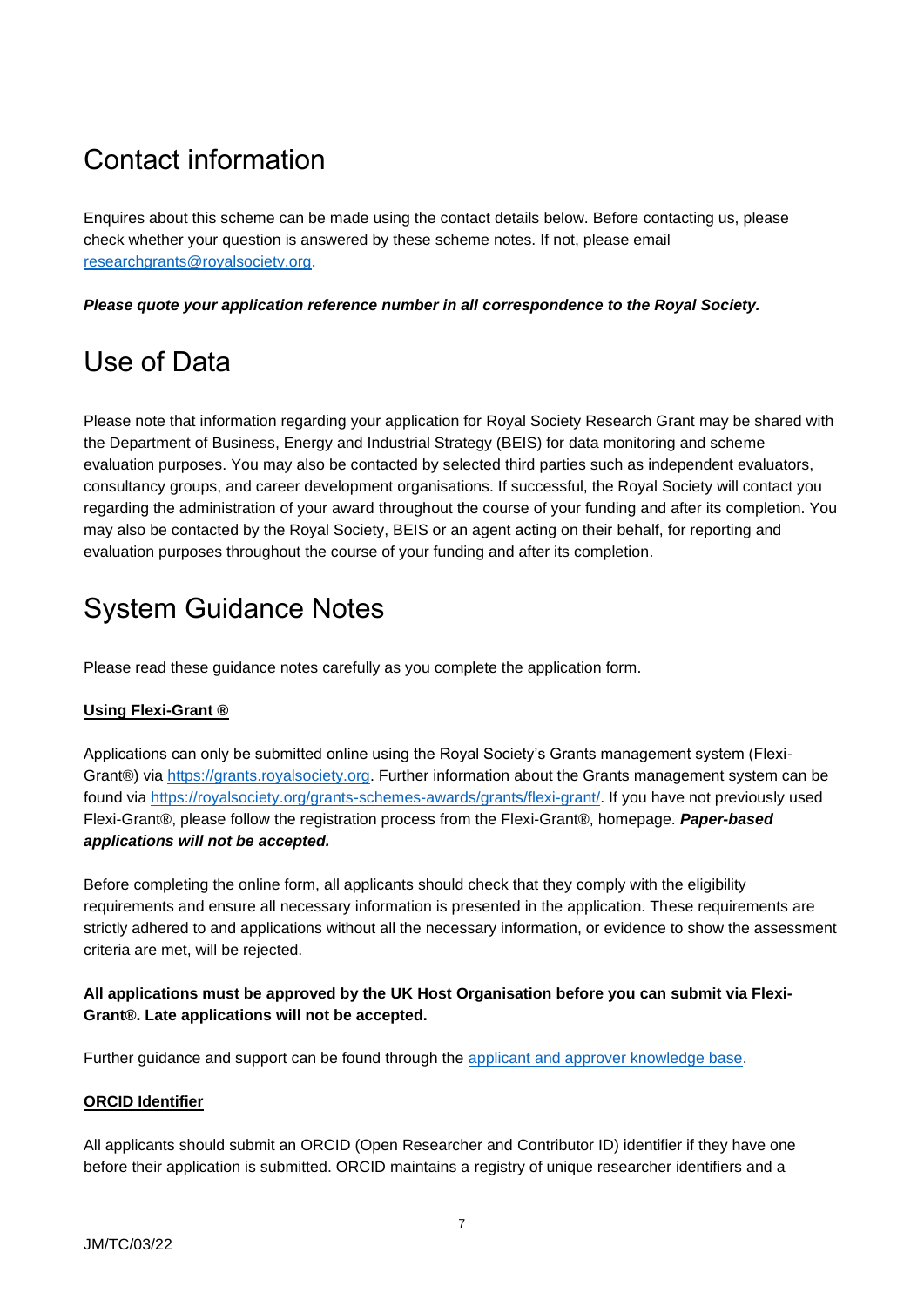transparent method of linking research funding, research publications, research data and any other research outputs to these unique identifiers. This is a mandatory requirement at the application submission stage only. You can register for an ORCID identifier via [https://orcid.org/register.](https://orcid.org/register)

#### <span id="page-7-0"></span>**Completing the application form**

The application can be completed by using the navigation tabs on the application summary page, with each page categorised as follows:

**Summary Eligibility Criteria Applicant Personal Details Applicant Career Summary Research Proposal Data Management and Data Sharing Use of Animal in Research Use of Human Patients or Tissue Financial Details Applicant Declaration**

A full list of question fields to be completed as part of the application can be found in the Question Guidance in the 'Application Guidance Notes' Section.

# <span id="page-7-1"></span>Application Guidance Notes

## <span id="page-7-2"></span>**Application Approvals**

## **It is the Applicant's responsibility to ensure that approval of the application by the Host Organisation is completed before the closing date.**

The person responsible for approving your application will be the delegated authority at the Host Organisation where you are applying to hold your award. This may be someone within the research office, Faculty administration, Vice-Chancellor, or other administrative or management role.

The approver must be someone with the authority to confirm that the potential award can be hosted within their organisation, confirm that there is the capacity to deliver the proposed research and assure the proposed budget is appropriate and eligible for the scheme.

**You will only be able to submit your application for approval by the UK Host Organisation's Approver once all sections of the application form have been marked as complete and all participants have marked their work as complete AND have submitted their section. Applications submitted after the deadline will not be accepted**

#### <span id="page-7-3"></span>**Question Guidance**

**Please read the following guidance notes carefully as you complete the form. In the table below, each box represents a page of the application form; the left-hand column contains the questions within**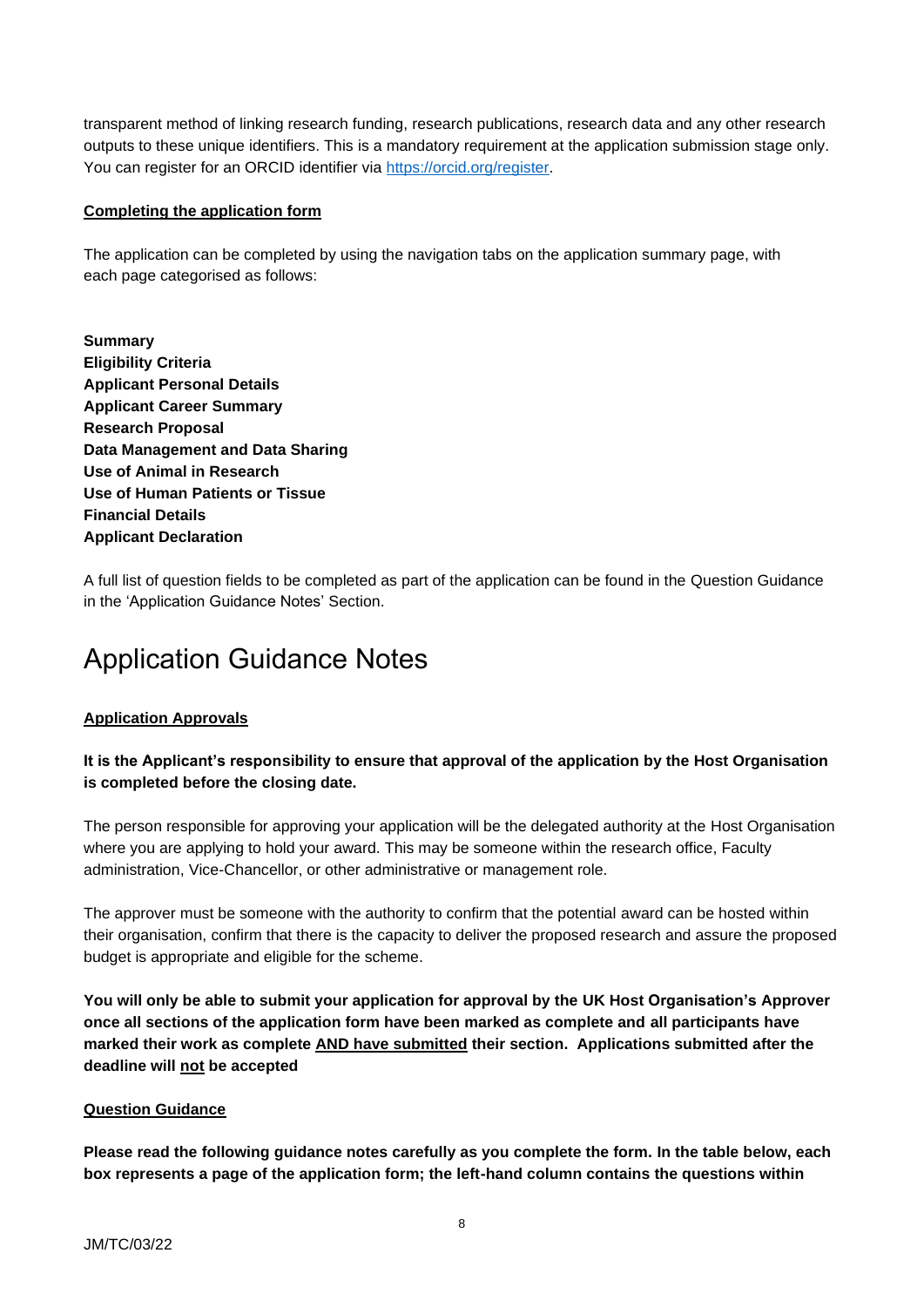**each of these pages as set out in the form; the right-hand column contains useful guidance on its completion.**

**Note that questions with \* are mandatory fields.**

| <b>Summary</b> |                                                                                                                                                                                                                                                                                                                                  |
|----------------|----------------------------------------------------------------------------------------------------------------------------------------------------------------------------------------------------------------------------------------------------------------------------------------------------------------------------------|
| Summary page   | The summary page of the application form provides instructions for submission of<br>your application for approval from the UK Host Organisation. In addition, you are<br>provided with an overview for each section of your application form, including the<br>approximate length of time it will take to complete each section. |
|                | The summary page also allows applicants to manage and invite participants (e.g.<br>Research Support) who are required to contribute to the application form.<br>Instructions for inviting participants can be found under the 'participants' tab on the<br>application summary page.                                             |
|                | <b>Note:</b> you will only be able to submit your application for approval by the Host<br>Organisation once all sections of the form have been completed.                                                                                                                                                                        |

| <b>Eligibility Criteria</b> |                                                                                                                                                                       |
|-----------------------------|-----------------------------------------------------------------------------------------------------------------------------------------------------------------------|
| Eligibility Criteria *      | Please provide confirmation that you meet the eligibility criteria.                                                                                                   |
|                             | Details of the eligibility criteria can be found in the 'Eligibility' Section of these<br>Scheme Notes.                                                               |
|                             | Note, if you believe you are eligible due to periods of leave, please answer 'Yes' to<br>this question and provide details in the 'Applicant Career History' section. |

| <b>Contact Details</b> |                                                                                         |
|------------------------|-----------------------------------------------------------------------------------------|
| Title, Names,          | Review and complete your <b>personal details</b> accurately. Errors in this section can |
| address,               | cause difficulties in processing your application. Errors will not be corrected after   |
| organisation and       | submission.                                                                             |
| country *              |                                                                                         |
|                        | Under this section, you should edit the of contact type the participants who will       |
|                        | partake in your application form. The system default contact type is set as             |
|                        | 'collaborator'. To amend the contact type of your Head of Department, click 'edit',     |
|                        | and under the contact type field, select the 'Head of Department'.                      |
|                        |                                                                                         |
|                        | <b>Organisation:</b> this table will automatically display details of the intended Host |
|                        | Organisation (marked by a tick) which you selected previously and your current          |
|                        | organisation, if different from the organisation where the award will be held and       |
|                        | administered.                                                                           |
| Email address *        | This field defaults to the account in which the application has commenced and is        |
|                        | where all correspondence pertaining to the application throughout the application       |
|                        | process will be sent. The applicant must therefore commence the application             |
|                        | using the login email address used to register a user account on Flexi-Grant®.          |
|                        |                                                                                         |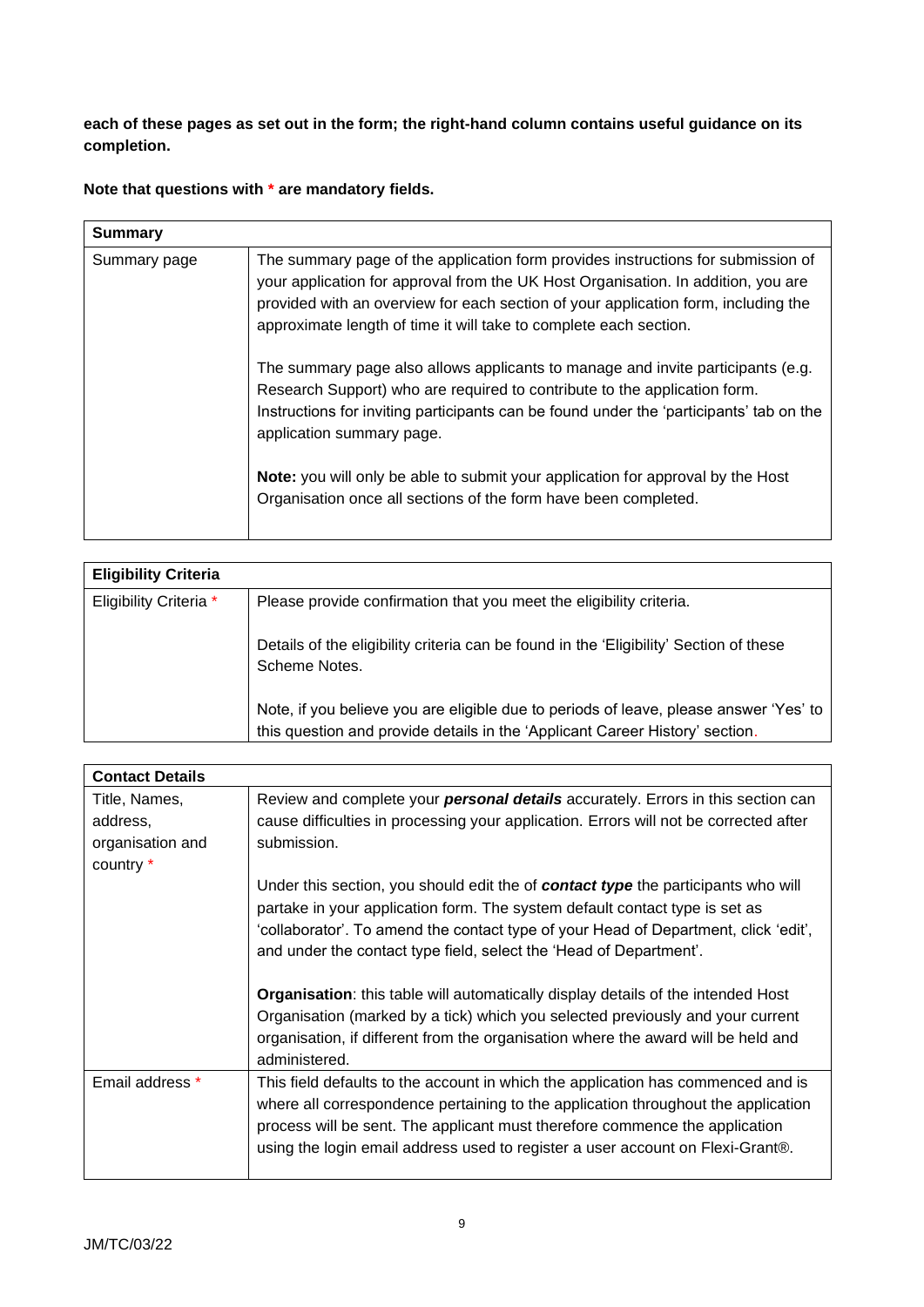| <b>Applicant Career Summary</b> |                                                                                      |  |  |
|---------------------------------|--------------------------------------------------------------------------------------|--|--|
| <b>Title of Current</b>         | Please state the title of your current position.                                     |  |  |
| Position *                      |                                                                                      |  |  |
| Current Employer *              | Please enter the official organisation name of your current employer (e.g.           |  |  |
|                                 | University of Bath).                                                                 |  |  |
| <b>Current Department *</b>     | Please enter details of your current department (e.g. Department of Astrophysics).   |  |  |
| Contract Type *                 | Please select your current contract type from the list provided.                     |  |  |
| <b>Current Position</b>         | Please enter the date when your current position started.                            |  |  |
| Start Date *                    |                                                                                      |  |  |
| <b>Current Position End</b>     | Please enter the date when your current position is expected to finish. If you are   |  |  |
| Date *                          | on a permanent contract, please enter 31 December 2050.                              |  |  |
| Field of                        | Enter details of your field(s) of specialisation. (Maximum 20 words)                 |  |  |
| Specialisation *                |                                                                                      |  |  |
| Summary of Your                 | Provide an outline summary of your current research. Please also include a brief     |  |  |
| Current Research *              | comment on the strength of your organisation. (Maximum 200 words)                    |  |  |
| PhD Award Date *                | Please enter the date that you were awarded your PhD. If you have not received       |  |  |
|                                 | your PhD, please enter your expected completion date.                                |  |  |
| PhD Institution *               | State the name of the institution where you were awarded or are completing your      |  |  |
|                                 | PhD.                                                                                 |  |  |
| PhD                             | State the country/territory in which you were awarded or will be awarded your PhD.   |  |  |
| Country/Territory *             | (Lead applicant only)                                                                |  |  |
| <b>Applicant Career</b>         | Please provide a full list of your appointments since your PhD in reverse            |  |  |
| History *                       | chronological order stating if part-time (and percentage part-time) when             |  |  |
|                                 | necessary.                                                                           |  |  |
|                                 |                                                                                      |  |  |
|                                 | Please include in parentheses the nature of each position e.g., post-doctoral        |  |  |
|                                 | researcher/independent research position etc.                                        |  |  |
|                                 | The depth of information you provide is up to you, but this will represent you under |  |  |
|                                 | assessment and so it is worth including as much good evidence for your academic      |  |  |
|                                 | merit as possible.                                                                   |  |  |
|                                 |                                                                                      |  |  |
|                                 | Please provide full details of any periods of part-time working, career breaks,      |  |  |
|                                 | extended sick leave or maternity/paternity/adoptive leave as your eligibility may    |  |  |
|                                 | depend on the accuracy of this information.                                          |  |  |
|                                 |                                                                                      |  |  |
|                                 | Note: You can retrieve your career history information from your profile to          |  |  |
|                                 | complete this section of the application form using your ORCID identifier.           |  |  |
| Impact of Covid -19             | The Society appreciates that the impact of the coronavirus pandemic on               |  |  |
|                                 | researchers and their work will be varied. Please provide a summary of how the       |  |  |
|                                 | pandemic has affected your research activities. (Maximum 500 words)                  |  |  |
|                                 |                                                                                      |  |  |
|                                 | This can include but is not limited to: delays in publishing/submitting a key        |  |  |
|                                 | paper(s) (please note preprints can be included in your publications list), pause on |  |  |
|                                 | experiments/research plans, reduced ability to work due to additional caring         |  |  |
|                                 | responsibilities.                                                                    |  |  |
|                                 |                                                                                      |  |  |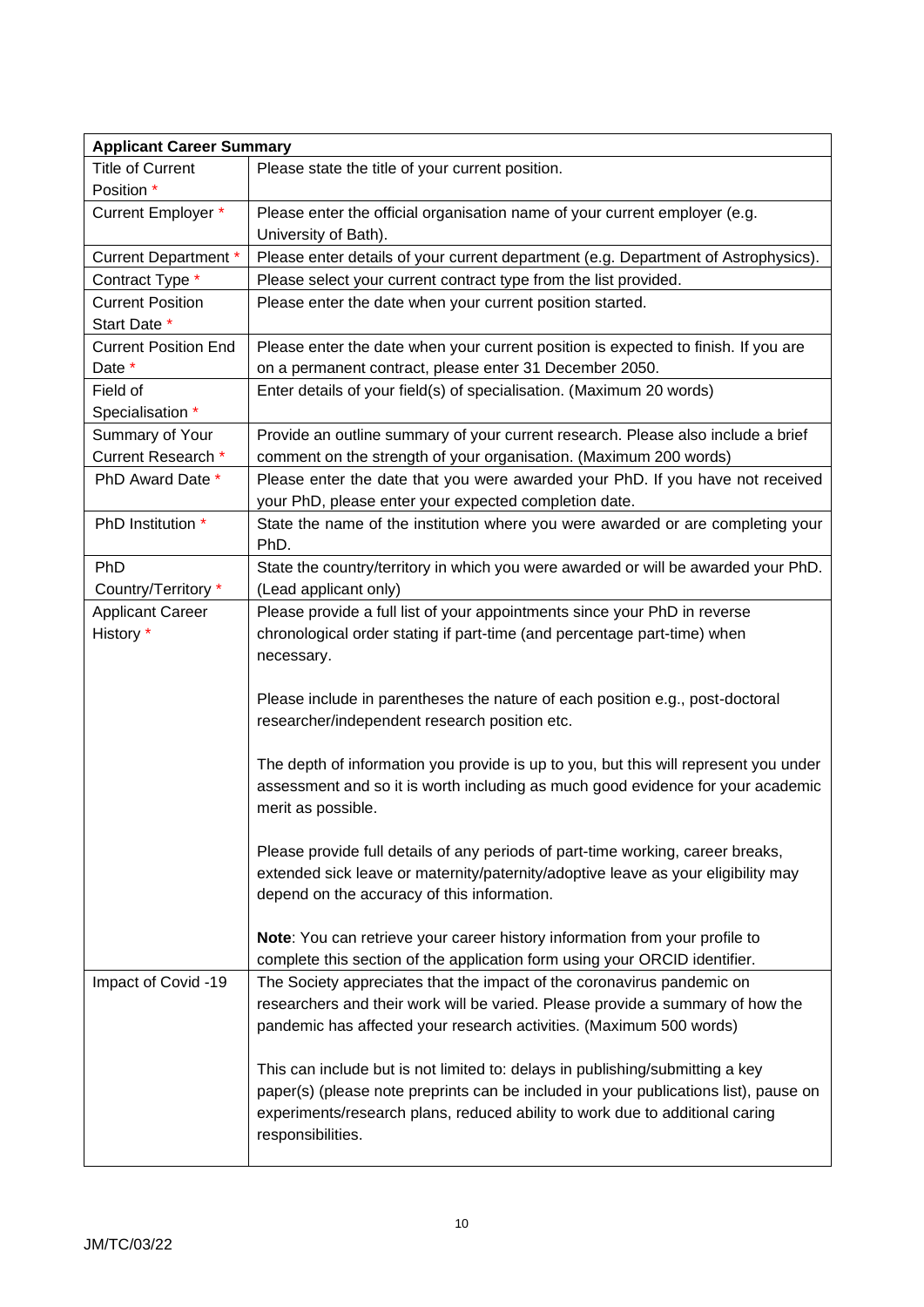| Applicant            | Please list all your qualifications in reverse chronological order.                                                                                                |
|----------------------|--------------------------------------------------------------------------------------------------------------------------------------------------------------------|
| Qualifications *     |                                                                                                                                                                    |
|                      | The depth of information you provide is up to you, but this will represent you under                                                                               |
|                      | assessment and so it is worth including as much good evidence of your academic<br>merit as possible and as appropriate for the funding for which you are applying. |
|                      |                                                                                                                                                                    |
|                      | Note: You can retrieve your qualification information from your profile to complete                                                                                |
|                      | this section of the application form using your ORCID identifier.                                                                                                  |
| List your Key and/or | Please provide details of authors, titles and references of your key publications in                                                                               |
| Relevant             | refereed journals, in reverse chronological order. You should choose not only the                                                                                  |
| Publications *       | best but also those most relevant to the application to support your case. Please                                                                                  |
|                      | note that publications will be reviewed on the basis of scientific content, rather<br>than publication metrics or the identity of the journal.                     |
|                      |                                                                                                                                                                    |
|                      | Most significant publications - Please identify with asterisks (*) up to five                                                                                      |
|                      | publications which you consider to be most significant.                                                                                                            |
|                      |                                                                                                                                                                    |
|                      | If appropriate, give the publisher or URL, including any password, where each                                                                                      |
|                      | publication may be obtained.                                                                                                                                       |
|                      | Your list should have two sections: (i) refereed papers in primary journals, (ii)                                                                                  |
|                      | contributions to symposia and compiled volumes (refereed only).                                                                                                    |
|                      |                                                                                                                                                                    |
|                      | For publications arising from large collaborative programmes clearly specify the                                                                                   |
|                      | exact role and contribution made towards large collaborative research                                                                                              |
|                      | programmes that have resulted in multi-authored publications.                                                                                                      |
|                      | If your field of research differs in any way from normal conventions, e.g. lead                                                                                    |
|                      | author, first author, and publications in journals being the main gauge of success,                                                                                |
|                      | please provide a brief explanation at the top of your publication list.                                                                                            |
|                      |                                                                                                                                                                    |
|                      | Note: You can retrieve your full publications from your profile to complete this                                                                                   |
| Applicant Research   | section of the application form using your ORCID identifier.<br>Please list all your current and previous research funding in reverse chronological                |
| Funding *            | order.                                                                                                                                                             |
|                      |                                                                                                                                                                    |
|                      | The depth of information you provide is up to you, but this will represent you under                                                                               |
|                      | assessment and so it is worth including as much good evidence for your academic                                                                                    |
|                      | merit as possible.                                                                                                                                                 |
|                      | Note: You can retrieve your information from your profile to complete this section                                                                                 |
|                      | of the application form using your ORCID identifier.                                                                                                               |
|                      |                                                                                                                                                                    |

| <b>Research Proposal</b> |                                                                                                                                                                                                                          |
|--------------------------|--------------------------------------------------------------------------------------------------------------------------------------------------------------------------------------------------------------------------|
| Project Title*           | Give the full title of your proposed project (20 words max.)                                                                                                                                                             |
| Start / End Date*        | Please complete the date in dd/mm/yyyy format. These are the dates you intend<br>to start and finish the proposed project. Awards can be held for 12 months. In<br>this round, projects have to start on 1 October 2022. |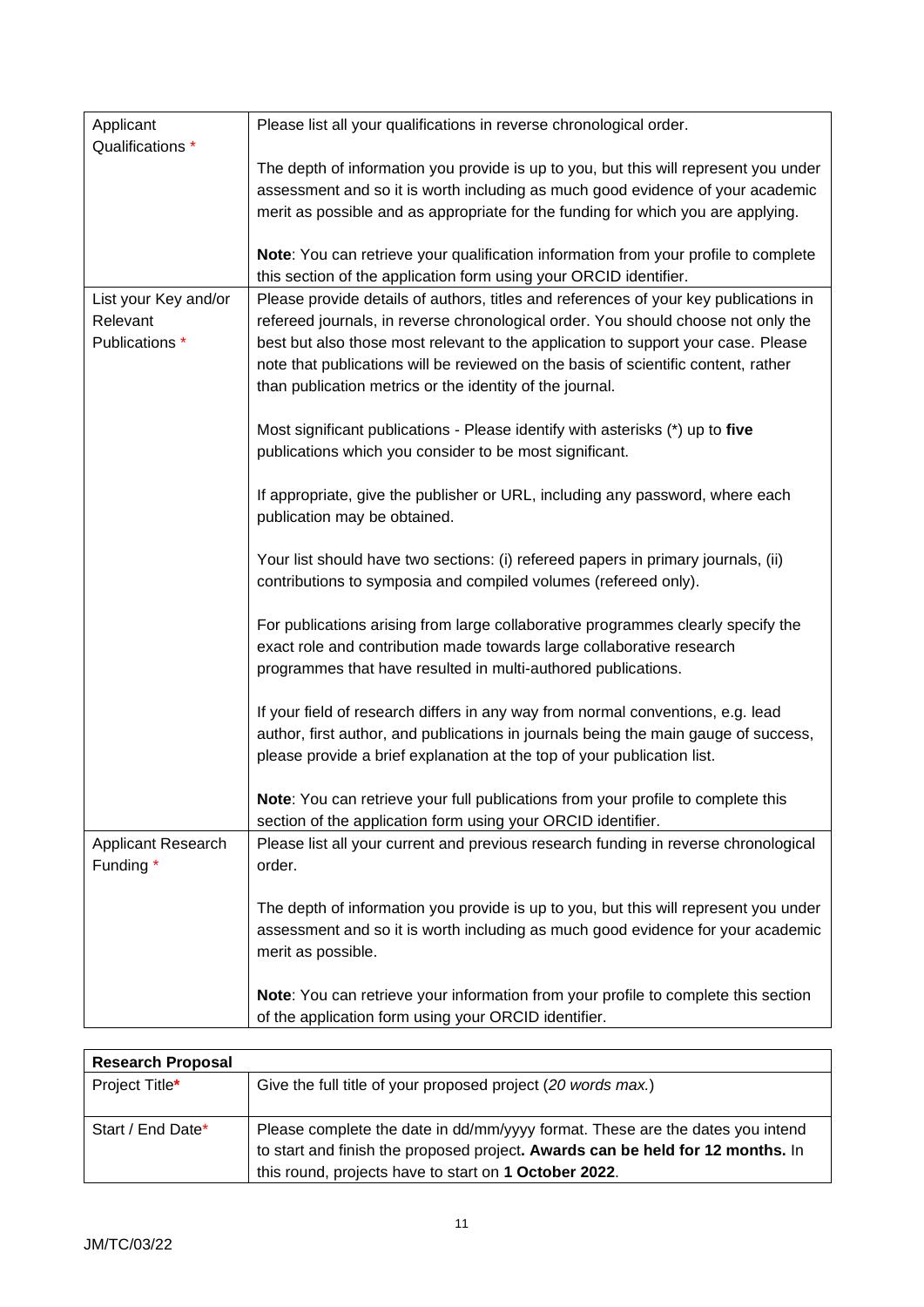| Subject group<br>and          | Select the subject group/area(s) that most closely defines the research area of the                                                                                                                                                |
|-------------------------------|------------------------------------------------------------------------------------------------------------------------------------------------------------------------------------------------------------------------------------|
| Subject Area*                 | research proposal from the drop-down menu and tick box options. This will enable                                                                                                                                                   |
|                               | us to allocate the application to the most appropriate assessment panel.                                                                                                                                                           |
| Lay Summary*                  | Please provide a lay summary of the proposed research. This should be                                                                                                                                                              |
|                               | understandable by a layperson. Explain why you have chosen to work in this                                                                                                                                                         |
|                               | subject area and what it is about your proposed research that you find particularly                                                                                                                                                |
|                               | exciting, interesting or important. Please also explain the potential impact or wider                                                                                                                                              |
|                               | benefits to society of your research. (250 words max.)                                                                                                                                                                             |
| Research Proposal*            | Please provide the details of the proposed programme of work, commenting<br>specifically on what your scientific question is, why it is important and what your<br>experimental approach will be during the duration of the award. |
|                               | Text box (500 words) or PDF Upload (Do not exceed 1 page of A4, portrait                                                                                                                                                           |
|                               | orientation. Please do not use a text size smaller than Arial 10 and please also                                                                                                                                                   |
|                               | ensure that the PDF document is not more than 3MB. Applicants are requested to                                                                                                                                                     |
|                               | make sure uploaded PDF documents are unlocked. Please enter "See                                                                                                                                                                   |
|                               | attachment" in the field. For further information please refer to the Uploading PDF                                                                                                                                                |
|                               | documents section.)                                                                                                                                                                                                                |
| Relevance to Earlier<br>Work* | Please state the relevance of the proposal to earlier work (200 words max.). Please<br>provide information how the proposal relates to your own earlier work.                                                                      |
| How does this                 | Please confirm that this is a new project and that you will be taking a lead role in                                                                                                                                               |
| proposal differ from          | the project. Please also provide confirmation that this grant will not supplement                                                                                                                                                  |
| your current<br>research?*    | ongoing research, existing grants or continuing an existing line of research. (500<br>words max.)                                                                                                                                  |
| Rationale and                 | Please provide a brief statement explaining the impact this proposal may have on                                                                                                                                                   |
| Motivation*                   | your research, the potential applications of the research, and clearly state how this                                                                                                                                              |
|                               | award will help secure the applicant future funding. It is important to also address                                                                                                                                               |
|                               | how the proposed work will benefit the research and development of the applicant                                                                                                                                                   |
|                               | and UK science (250 words max.).                                                                                                                                                                                                   |
| Collaborations*               | Please provide details of any collaborative arrangements that support the proposed                                                                                                                                                 |
|                               | research, including the names of your collaborators (500 words max).                                                                                                                                                               |

# **Data Management and Data Sharing**

The Royal Society supports science as an open enterprise and is committed to ensuring that data outputs from research supported by the Society are made publicly available in a managed and responsible manner, with as few restrictions as possible. Data outputs should be deposited in an appropriate, recognised, publicly available repository, so that others can verify and build upon the data, which is of public interest. To fully realise the benefits of publicly available data they should be made intelligently open by fulfilling the requirements of being discoverable, accessible, intelligible, assessable and reusable.

The Royal Society does not dictate a set format for data management and sharing plans. Where they are required, applicants should structure their plan in a manner most appropriate to the proposed research. The information submitted in plans should focus specifically on how the data outputs will be managed and shared, detailing the repositories where data will be deposited. In considering your approach for data management and sharing, applicants should consider the following:

- What data outputs will be generated by the research that are of value to the public?
- Where and when will you make the data available?
- How will others be able to access the data?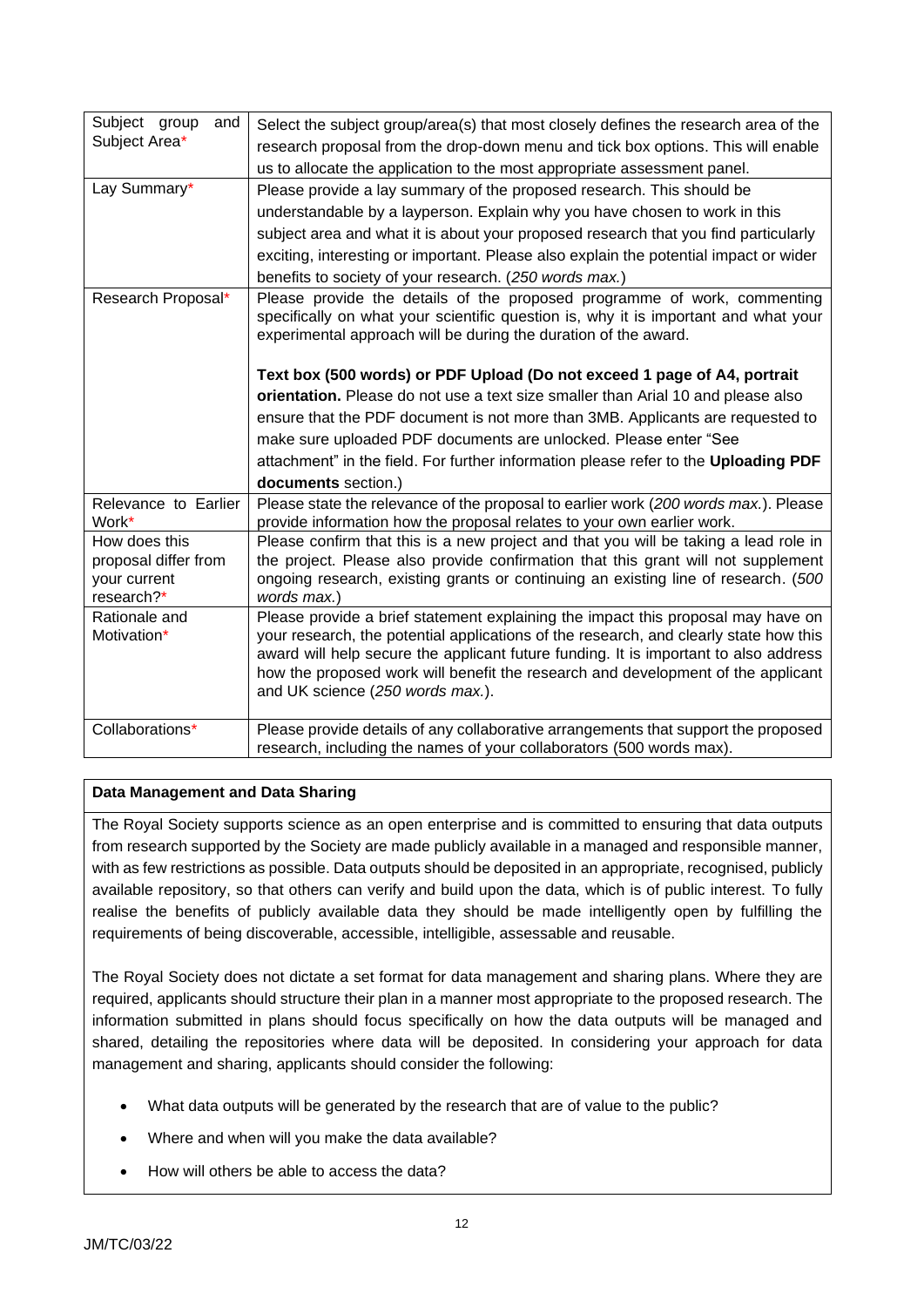- If the data is of high public interest, how will it be made accessible not only for those in the same or linked field, but also to a wider public audience?
- Specify whether any limits will be placed on the data to be shared, for example, for the purposes of safeguarding commercial interests, personal information, safety or security of the data.

| Outline of data     | If the proposed research will generate data that is of significant value to the research                                                                                                        |
|---------------------|-------------------------------------------------------------------------------------------------------------------------------------------------------------------------------------------------|
| management and      | community, then please provide details of your data management and sharing plan.                                                                                                                |
| data sharing plan * | (Maximum 200 words)                                                                                                                                                                             |
| Fieldwork *         | Will you be conducting fieldwork as part of your research? Yes/No *                                                                                                                             |
| <b>Fieldwork</b>    | Please provide all details of any proposed fieldwork to be carried out. Please ensure                                                                                                           |
|                     | you provide details of location, duration and justification for the fieldwork.                                                                                                                  |
| <b>Fieldwork</b>    | Please upload documents related to the following (if applicable):                                                                                                                               |
| (Upload only)       | 1. Permission                                                                                                                                                                                   |
|                     | Any mandatory documents that show local support has been assured by way of<br>permission from the government concerned to travel to and work in the country.<br>2. Collection of specimens      |
|                     | Any mandatory documents that show:<br>Specific permission has been obtained from the host country to collect and<br>to export specimens and material                                            |
|                     | The director of the museum or other decision makers where these<br>$\bullet$<br>specimens will be deposited has indicated his/her desire or willingness to<br>have such specimens and material. |

• How will datasets be preserved to ensure they are of long-term benefit?

## **Use of Animals in Research \***

The Royal Society is committed to supporting the development of alternative methods to reduce and/or replace the use of animals in research. Applicants proposing to use animals in their research must ensure that the use of animals falls within the regulations stipulated in the Animals (Scientific Procedures Act) 1986 and subsequent amendments. Additionally, applicants should continually be aware of developments in best practice, and adopt the principles of the [3Rs](https://www.nc3rs.org.uk/the-3rs) when designing and conducting experiments on animals.

As a funder of research, the Society takes its responsibilities towards the UK Animals (Scientific Procedures Act) 1986 seriously and requires applicants to consider the questions below when preparing grant applications that include the use of animals.

| Does your proposal | Select 'Yes' or 'No'. If you have selected 'Yes' it is mandatory to complete all of the |
|--------------------|-----------------------------------------------------------------------------------------|
| involve the use of | relevant questions on the Use of Animals in Research page.                              |
| animals or animal  |                                                                                         |
| tissue? *          |                                                                                         |

## **Experimental Design Assistant**

The Royal Society recommends that applicants use the [Experimental Design Assistant](https://eda.nc3rs.org.uk/) (EDA), which is a free resource from the NC3Rs to support researchers in the planning of animal experiments. This will help to facilitate robust study design and reliable and reproducible findings.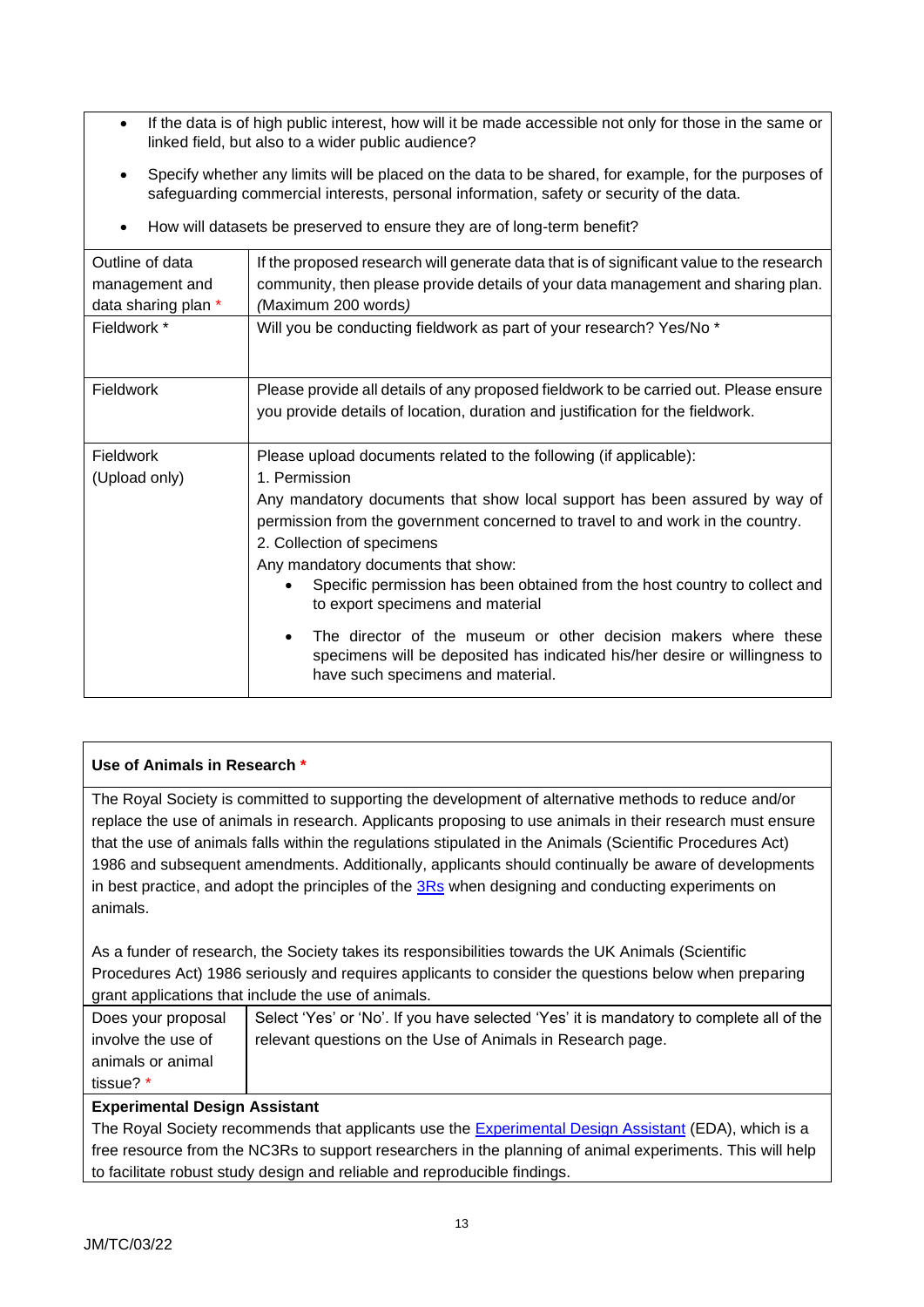The EDA helps applicants build a machine-readable diagram representing their experimental plan, following capture of their methodology, and allows the applicant to then generate a PDF report which provides a transparent description of the experimental design in a standardised format, which can be uploaded to the application form.

**Please note:** Applicants who choose to use the EDA, and subsequently uploads the EDA report to the application form, are advised to enter **see report** or **n/a** into any question fields within this section of the application form that have already been captured in the EDA report, to avoid any duplication.

## **Use of Human Participants and Tissue**

Any application for a research proposal involving human participants, patients or tissue and therefore requiring local ethical committee approval will be considered only when accompanied by the necessary permission certificate or proof that ethical permission will be sought, which must be provided in English.

| Does your proposal    | Select 'Yes' or 'No'. If you have selected 'Yes' it is mandatory to provide either a    |
|-----------------------|-----------------------------------------------------------------------------------------|
| involve the use of    | certificate or letter, as proof that ethical permission has been, or will be, obtained. |
| human participants,   | Please upload the file as a PDF in portrait orientation.                                |
| patients or tissue? * |                                                                                         |

| <b>Financial Details</b>                                                                                                                                             |  |  |
|----------------------------------------------------------------------------------------------------------------------------------------------------------------------|--|--|
| Please provide a summary of your requested budget in the table provided. This<br>amount should not exceed £20,000.                                                   |  |  |
| Please fully justify your request for all research expenses. A clear justification of all                                                                            |  |  |
| consumable and travel costs must be provided.                                                                                                                        |  |  |
| Please fully justify your request for equipment.                                                                                                                     |  |  |
|                                                                                                                                                                      |  |  |
| Please state all other sources of funding (secure or otherwise), the amounts and<br>the purpose of each. This refers to any funding related to the proposed project. |  |  |
| Please upload relevant documents (PDF), such as a quotation for equipment or a<br>letter from the Head of Department confirming priority usage of an equipment you   |  |  |
| intend to purchase.                                                                                                                                                  |  |  |
| Please note that additional documents such as a supporting letter or CV are not<br>accepted as supporting document and would be removed from your application        |  |  |
| prior to assessment                                                                                                                                                  |  |  |
|                                                                                                                                                                      |  |  |

# **Applicant Declaration \***

**Please declare that:**

You have read the Terms and Conditions of Award under which Royal Society grants are awarded and, if a grant offer is made, you agree to abide by them. **The Terms and Conditions for Royal Society applications can be found at** <https://royalsociety.org/-/media/grants/schemes/Conditions-of-Award.pdf> **.** 

• You have access to the necessary facilities to enable you to deliver the research proposed and will continue to have access to the facilities for the duration of the project.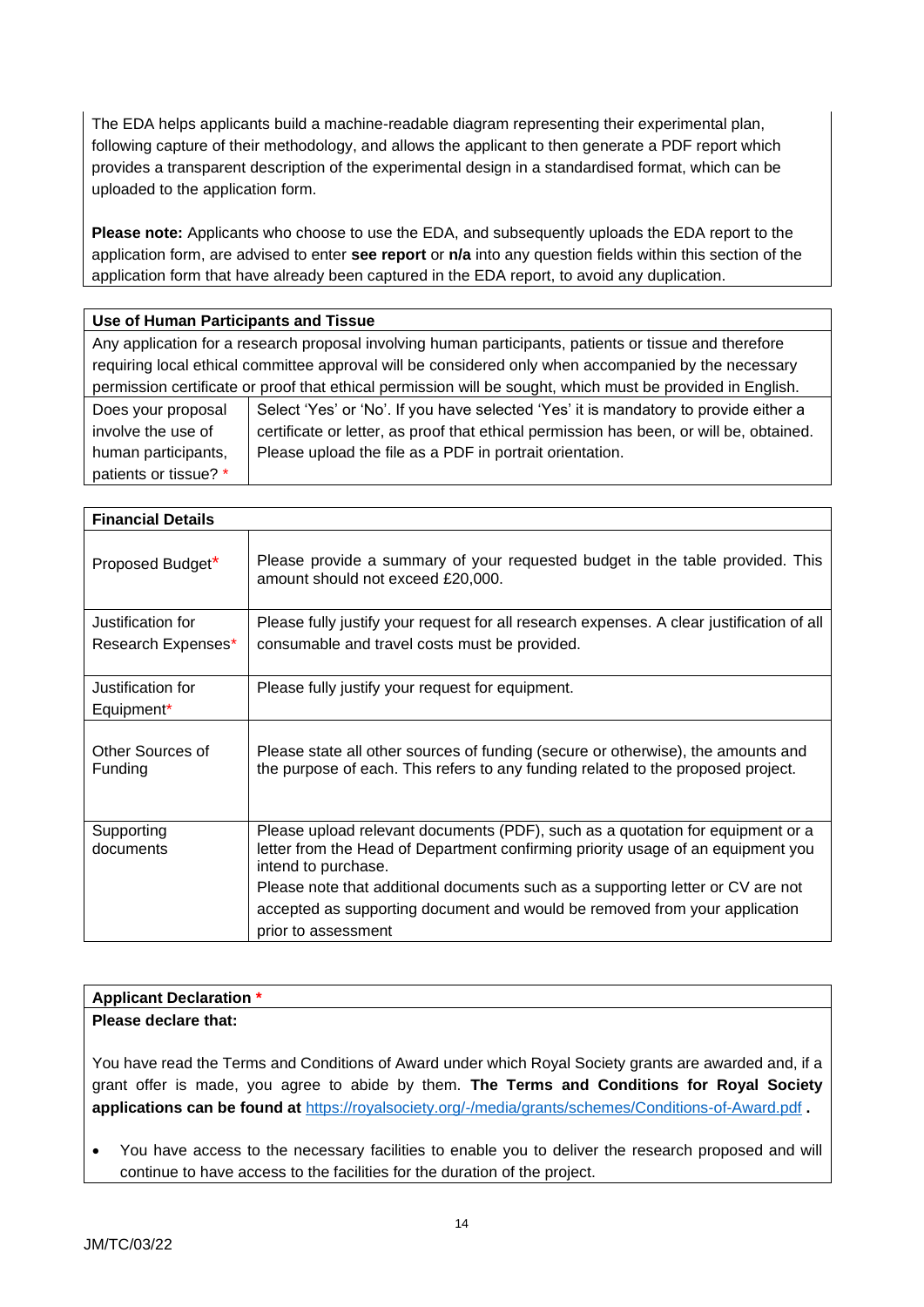• You have agreed with your Head(s) of Department that you will be afforded sufficient time and resources to deliver the research project as described in this application.

| <b>Diversity Monitoring</b> |                                                                                                                                                                                                                                                                                                                                                                                                                                                                                                                                                                                       |
|-----------------------------|---------------------------------------------------------------------------------------------------------------------------------------------------------------------------------------------------------------------------------------------------------------------------------------------------------------------------------------------------------------------------------------------------------------------------------------------------------------------------------------------------------------------------------------------------------------------------------------|
| <b>Diversity Monitoring</b> | The Royal Society is committed to promoting diversity in UK science,<br>technology, engineering, mathematics, and medicine (STEMM) by seeking to<br>increase participation from under-represented groups. Please help us to<br>monitor how effectively we are doing this by providing the requested<br>information. All questions are mandatory. The information provided will form a<br>confidential statistical record in accordance with the General Data Protection<br>Regulation (GDPR) and will not be used for any purpose other than analysis of<br>the Society's activities. |
|                             | This information will be kept separately from the rest of your application and will<br>not be seen by those involved in the selection process, including referees etc.<br>You must either complete the form or tick the boxes stating that you 'prefer not<br>to say'. If you do not select a box for each question, the system will regard your<br>application as incomplete and will not allow you to submit it.                                                                                                                                                                    |